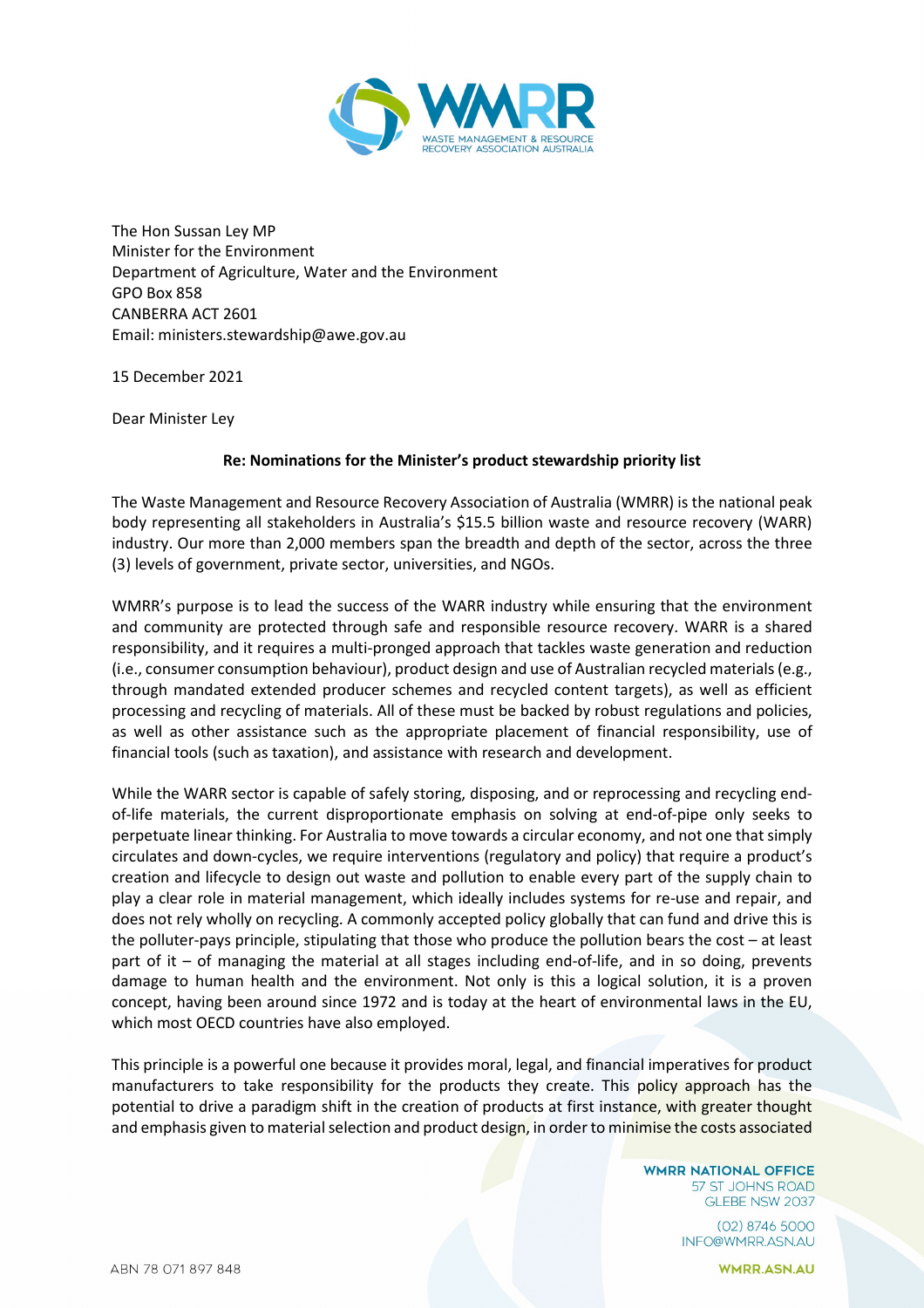

with total lifecycle management. In Australia, this principle is already in action to some extent across products such as beverage containers, paint, oil, mobile phones, and TVs and computers.

There is now an opportunity to expand polluter-pays and commensurate extended producer responsibility (EPR) to many more materials currently circulating in Australia, and WMRR continues to advocate that an EPR approach to material management, which may include product stewardship, can help safeguard Australia's environmental and human health objectives, as well as create jobs and economic opportunities, whilst identifying the true costs and funding for these aspects. We therefore welcome the opportunity to nominate products and materials for inclusion on the Minister's 2022–23 product stewardship priority list.

WMRR is nominating two (2) products for inclusion on next year's list, these being **solar PV panels,**  and **white goods.** Recovery and recycling practices for these goods and the materials within them is currently inadequate, and their disposal to landfill poses challenges as well as health and environmental risks. WMRR will also reiterate the need for a **mandatory** product stewardship scheme for **packaging**. The inadequacy and failure of voluntary and co-regulatory approaches to product stewardship is especially clear in the case of single-use and composite packaging. Although the Australian Packaging Covenant Organisation (APCO) was established to oversee the co-regulatory, industry-driven product stewardship scheme for packaging, and is pursuing the 2025 National Packaging Targets, it is failing to achieve these to-date. In fact, APCO's own recent Collective Impact Report provides concerning evidence that progress towards achieving Australia's 2025 National Packaging Targets is stagnant, or in the case of some targets, going backwards. In 2019-20, for example, only 16% of plastic packaging was recycled or composted – down from 18% in 2018-19, and well short of the 2025 target of 70%.<sup>[1](#page-1-0)</sup> Thus, while APCO is supposedly leading the development of a circular economy for packaging, progress towards this aspiration is severely lacking and APCO's continued emphasis on the pursuit of end-of-pipe 'solutions' such as new recycling infrastructure for 'technically recyclable' packaging materials embodies an improper focus on end-of-life 'solutions'. Instead, to create a genuine circular economy for packaging, we must focus on design and material selection. In the absence of this, an effective product stewardship scheme must be developed where the costs to fund infrastructure (and not APCO's operations) should be implemented with the costs of the scheme, and managing the packaging lifecycle borne by the generator and producer of these products.

With regards to solar PV systems, WMRR recognises that Sustainability Victoria is leading the development of a product stewardship scheme in Victoria and the NSW EPA recently awarded grant funding for recycling initiatives. However, similarly, we urge the federal government to encourage the prioritisation of a mandated national scheme for solar PV panels in particular. Research has shown that the rapidly accelerating uptake of solar PV as an electricity source in Australia has the potential to create a problematic waste stream in the future. A study commissioned by the Victorian government found that it is highly unlikely that appropriate end-of-life management for solar PV

57 ST JOHNS ROAD GLEBE NSW 2037

> (02) 8746 5000 INFO@WMRR.ASN.AU

> > **WMRR.ASN.AU**

<span id="page-1-0"></span><sup>&</sup>lt;sup>1</sup> [APCO Collective Impact Report,](https://documents.packagingcovenant.org.au/public-documents/APCO%20Collective%20Impact%20Report) 2021; according to the Report, progress towards the National Packaging Targets (of 100% recyclable, compostable or reusable packaging, and 50% average recycled content) have also remained stagnant or gone backwards between 2017–18 and 2019–20. **WMRR NATIONAL OFFICE**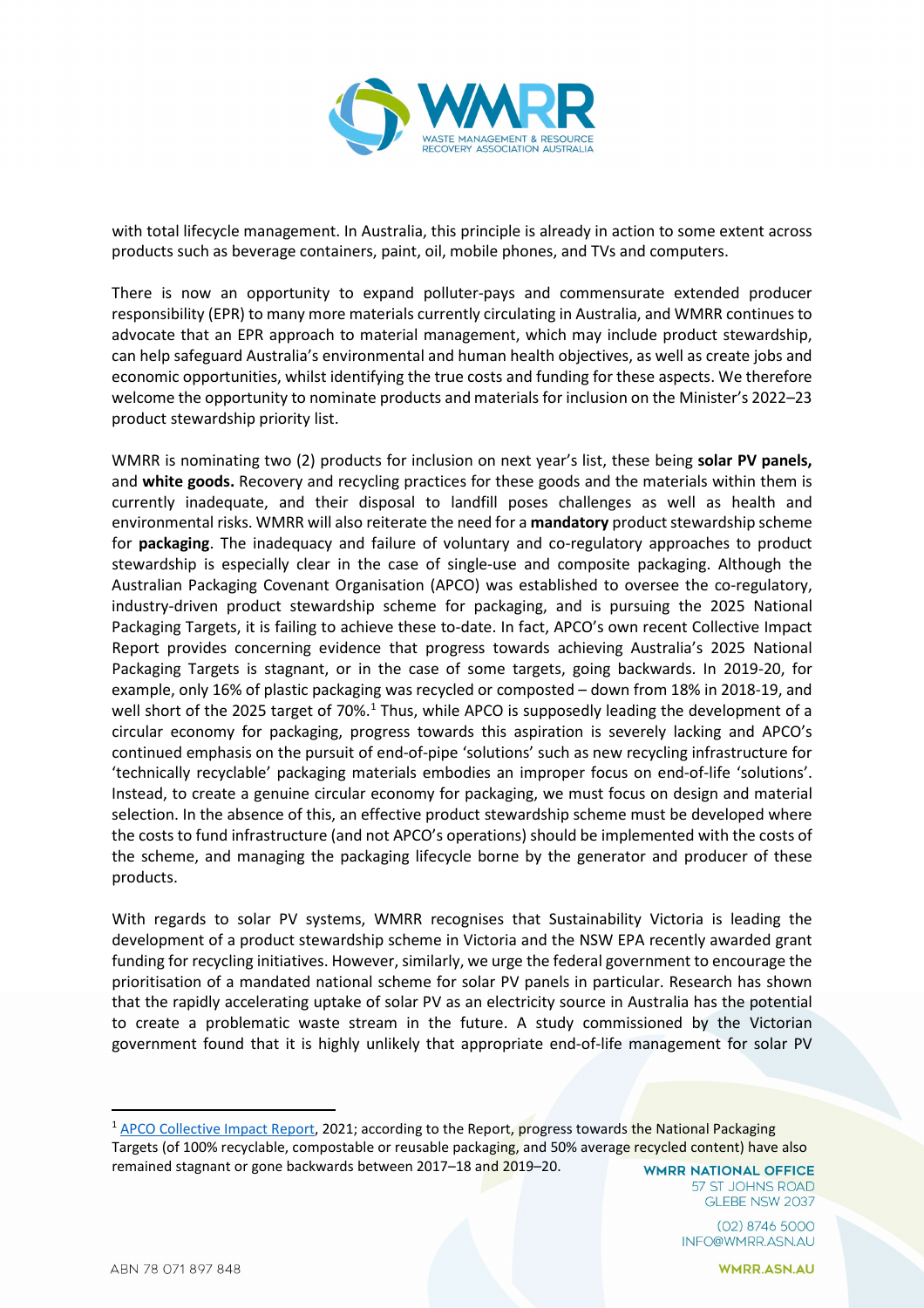

systems – and panels in particular – will happen in the absence of a product stewardship scheme.<sup>[2](#page-2-0)</sup> In nominating solar PV panels for inclusion on the Minister's product stewardship priority list, WMRR stresses that without a mandated scheme, the rapidly growing uptake of solar and pursuit of emissions reductions risk undermining Australia's National Waste Targets. If adopted, a regulated national EPR scheme for solar panels will ensure that Australia's carbon abatement outcomes are achieved without coming at the cost of the National Waste Targets. Improved recovery of the valuable components and materials that solar panels are comprised of can moreover enhance carbon abatement by reducing the need for emissions-intensive exploration and extraction of virgin materials required for the manufacture of new panels.

Although not previously listed on the Minister's product stewardship priority list, white goods are another problematic material stream because of the environmental challenges posed with their disposal, particularly with regards to refrigerants, which are a potent source of greenhouse gas emissions when not properly disposed of. While white goods are often accepted by metal recycling programs, they contain other valuable components. A focused product stewardship scheme for white goods could also help to ensure that the refrigerants within them are not improperly disposed of, and that all the valuable components contained within these products are valorised and cycled back through the economy. [3](#page-2-1)

For the two (2) nominated products, and for packaging, WMRR recommends a mandated product stewardship approach be pursued under the *Product Stewardship Act* instead of a voluntary or coregulatory approach. EPR schemes allow the regulation of design standards to end the creation and use of problematic products, as well as the development of incentives for manufacturers to use Australian recycled materials. Although such mandated schemes will involve greater initial investment on the government's behalf to set in place the regulatory framework and policies to begin with, in the long run, they are the most effective means of incentivising improved product design and resource recovery towards achieving a circular economy where 'waste' is designed out. This is because mandated product stewardship ensures industry participation, and thus buy-in.

Driven at the federal level, such EPR schemes can drive a streamlined national approach to the product stewardship of these three (3) products and encourage the development of aligned policies among the states and territories. This will be favourable to companies that produce these products, most of which operate nationally, if not internationally. The latter is significant as EPR schemes are in operation for many overseas jurisdictions. The European Commission's *Packaging and Packaging Waste Directive* requires all European Union Member States to set up systems for the return or collection and reuse or recovery of used packaging to meet its recycling targets. Often, EPR schemes are pursued to achieve this. As of 2020, 25 European countries have EPR systems in place.<sup>[4](#page-2-2)</sup>

Particularly in the case of problematic composite and single-use packaging, WMRR again emphasises that the current co-regulatory product stewardship scheme under APCO is not working and that a regulated EPR scheme that incorporates design standards and funding arrangements must be

**WMRR NATIONAL OFFICE** 57 ST JOHNS ROAD GLEBE NSW 2037

> (02) 8746 5000 INFO@WMRR.ASN.AU

<span id="page-2-0"></span><sup>&</sup>lt;sup>2</sup> [Equilibrium PV Systems Stewardship Options Assessment Second Phase](https://assets.sustainability.vic.gov.au/susvic/Report-PV-Panels-PV-Systems-Stewardship-Options-Assessment-Second-Phase-Stage-Eight%E2%80%93Final.pdf) (for Sustainability Victoria), 2019, p. 35.

<span id="page-2-1"></span><sup>3</sup> Planet Ark, 2020, ['Whitegoods'.](https://recyclingnearyou.com.au/whitegoods/)

<span id="page-2-2"></span><sup>&</sup>lt;sup>4</sup> WWF, 2020[, 'How to implement extended producer responsibility \(EPR\)'.](https://wwfint.awsassets.panda.org/downloads/how_to_implement_epr___briefing_for_government_and_business.pdf)